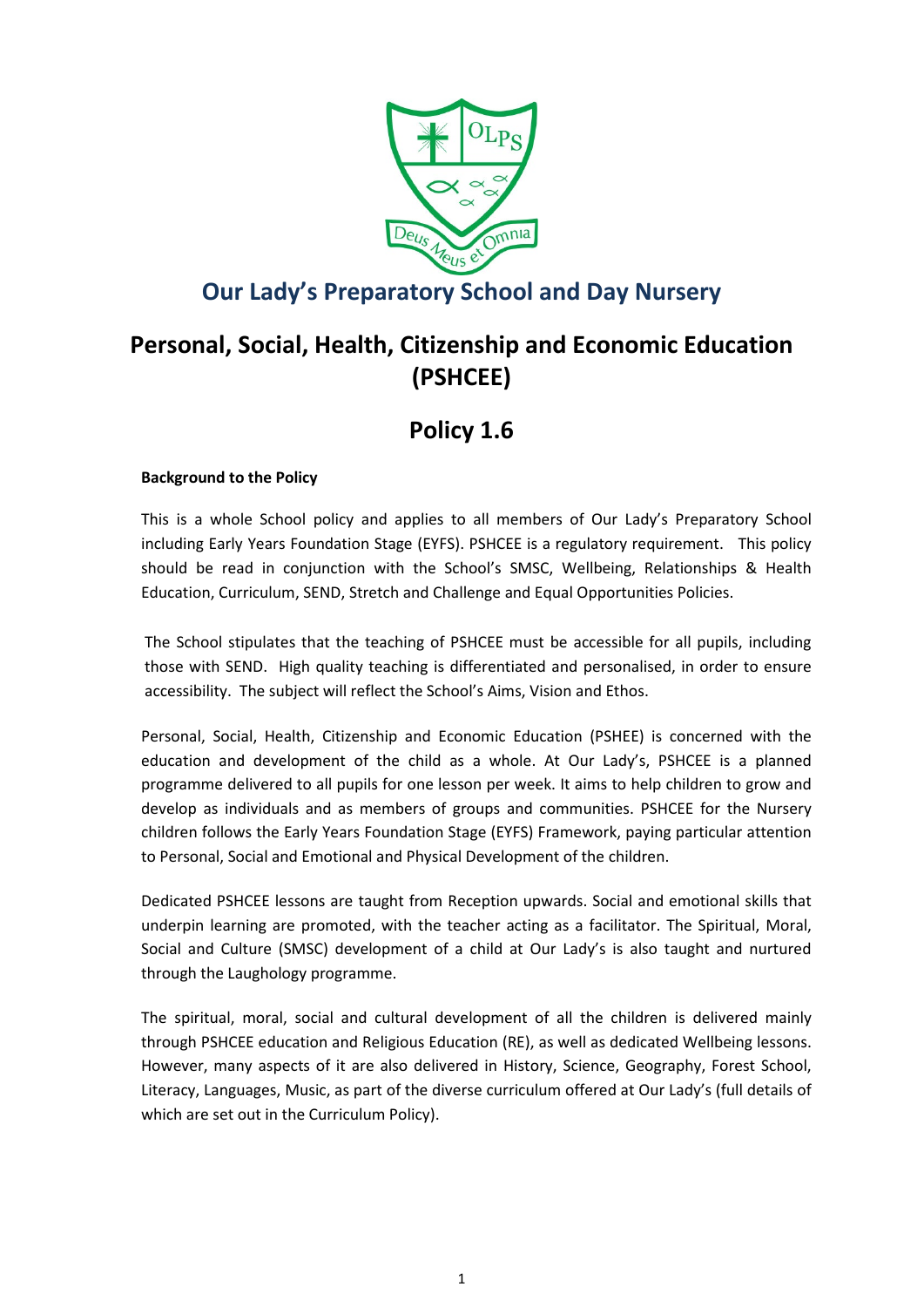#### **Why does Our Lady's deliver PSHCEE education to pupils?**

PSHCEE addresses real-life issues and its importance is recognised by the Our Lady's community. Although National Curriculum guidelines are followed, pastoral issues are discussed within the context of PSHCEE lessons, RE lessons, wellbeing lessons or in "circle time" as and when they arise.

PSHCEE is a regulatory requirement and as such demands its explicit policy.

PSHCEE seeks to provide pupils with the knowledge, skills and the understanding they need to lead confident and independent lives and to become informed, active and responsible citizens. It focuses on what children and young people can do to keep themselves and others healthy and safe and to lead happy and fulfilling lives, while reinforcing positive social norms. It also refers to healthy lifestyles, diet/exercise, citizenship alongside other necessary topics or discussion.

PSHCEE also gives pupils the opportunity to reflect on their experiences and understand how they are developing personally and socially, while tackling many of the spiritual, moral, social and cultural issues that are part of growing up.

PSHCEE ensures that pupils can learn about the main political and social institutions that affect their lives and about their responsibilities, rights and duties as individuals and members of various communities. In addition, within the teaching of PSHCEE, due care and diligence are taken with reference to all protected characteristics, age, disability, gender reassignment, marriage and civil partnership, pregnancy and maternity, race, religion or belief, sex, and sexual orientation.

PSHCEE provides pupils with a broad general knowledge of public institutions and services in England. It also encourages pupils to acknowledge, understand, respect and follow the fundamental British values of democracy, the rule of law, individual liberty and mutual respect and tolerance of those with different faiths and beliefs. This is also a key tenet of the "Prevent Duty" that Our Lady's applies, as set out in the stand-alone Prevent Duty policy, forming part of the "safeguarding" suite of policies. Children are taught to understand the importance of these tenets and to be resilient should they ever be challenged in conversation with other people.

PSHCEE contributes to the pupils' ability to understand and respect our common humanity, diversity and differences so that they can go on to form effective, fulfilling relationships that are an essential part of life and learning.

In essence, PSHCEE seeks to provide a safe and supportive learning environment where children and young people can develop the confidence to ask questions, challenge the information they are offered, draw on their own experience, express their views and opinions and put what they have learned into practice in their own lives.

At Our Lady's we ensure that Relationships Education, RSE and Health Education is accessible for all pupils. High quality teaching that is differentiated and personalised will be the starting point to ensure accessibility.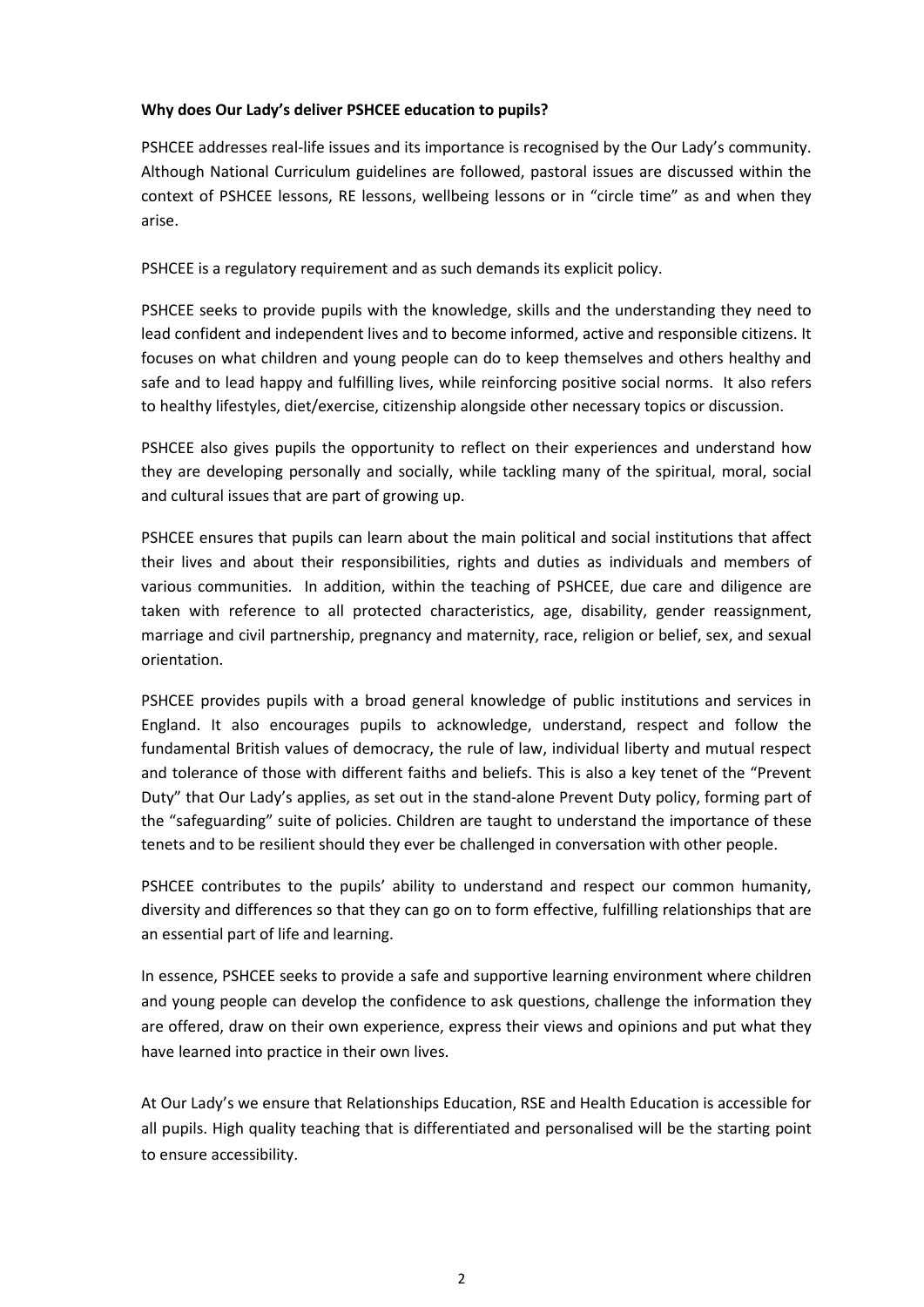#### **Aims of PSHCEE Education**

Through the teaching of PSHCEE, our aims are:

- To promote self-esteem, self- confidence, self-knowledge and emotional wellbeing
- To enable pupils to reflect on and clarify their own values and attitudes, as well as exploring the range of values they will encounter now and in the future.
- To equip pupils to make informed choices.
- To develop the pupil's spiritual, moral, social and cultural awareness and to highlight how important this is in the development of each person.
- To enable pupils to distinguish right from wrong and to respect the civil and criminal law of the land, fostering an appreciation of the benefits from the rule of law protecting individual citizens and that it is essential for their well-being and safety.
- To help pupils form and maintain effective relationships, both within the School, Nursery and in the wider community.
- To equip pupils with the values, skills and behaviours that they need to get on in life, both in the School environment and beyond.
- To make pupils aware of some of their rights and responsibilities as citizens.
- To help pupils to live healthily and safely.
- To help instil resilience and determination within them.
- To encourage pupils to have respect for others in a way that promotes harmony and tolerance of those with different faiths and beliefs (with the freedom to hold other faiths/beliefs being protected in law) or those who follow a lifestyle that is different from their own. Necessary steps are taken to ensure that pupils appreciate racial and cultural diversity and to avoid and resist racism.
- To encourage respect for democracy and support for participation in the democratic process, including understanding and respect for the basis on which law is drafted and applied in England.

The above principles are supplemented and supported by Our Lady's Behaviour Policy.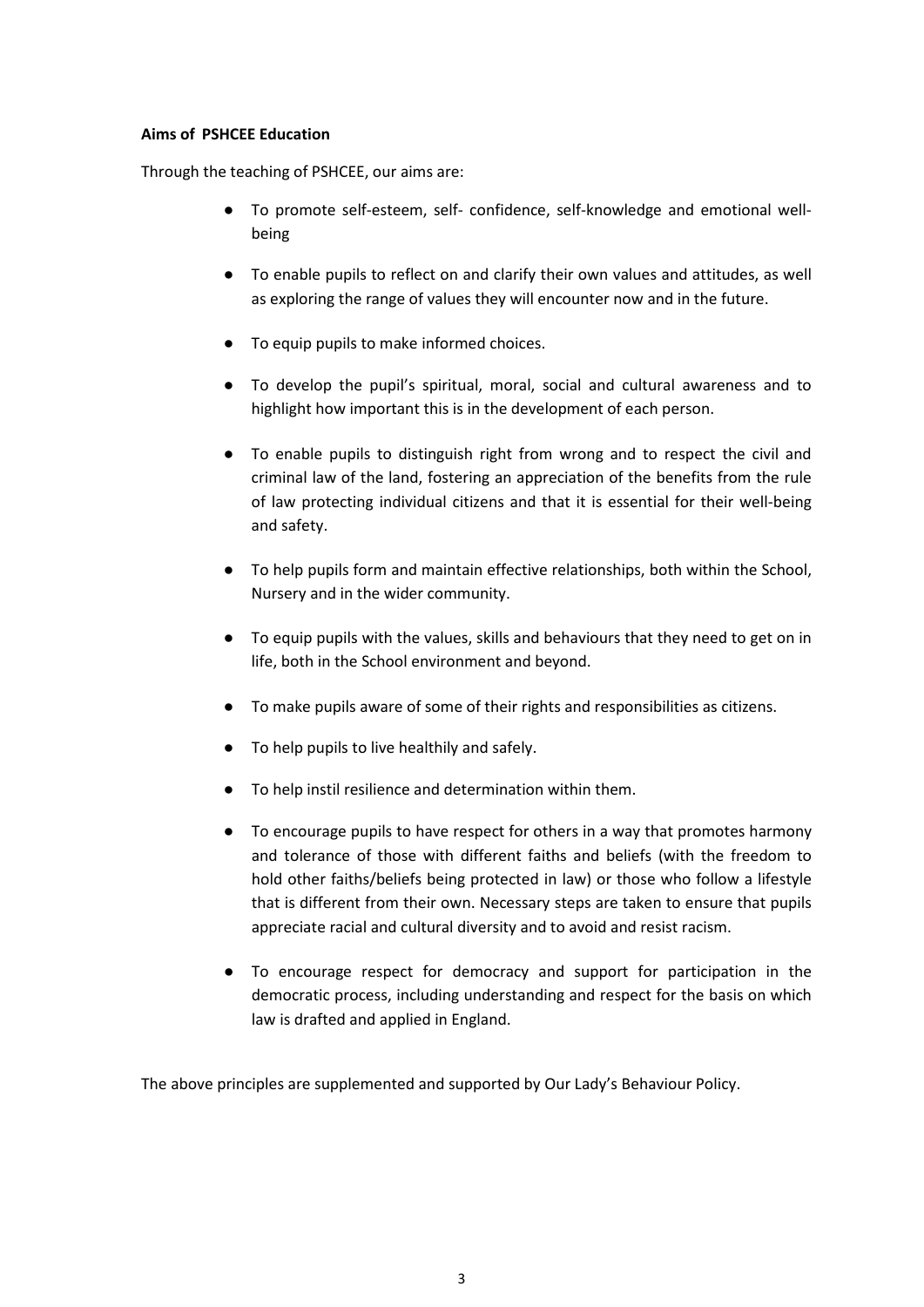#### **How is PSHCEE delivered at Our Lady's?**

Our Lady's follows the Programme Builders Thematic Model from the PSHE Association to ensure that all statutory aspects of PSCHEE are covered. Across the year KS1 and 2 will cover the following themes: Relationships, Living in the Wider World and Health and Wellbeing.

PSHCEE is delivered in the following ways:

#### *Knowledge*

This is provided through reading material, DVDs, interactive software, discussion and teaching, wall displays, visiting speakers e.g. Police, Fire brigade, Army, Doctors, and

workshops like African Drumming, Chinese New Year etc. In many cases, speakers are parents of children from within school/nursery who give their time voluntarily.

#### *Skills*

These are provided through role-playing, drama, group discussions and written work where they are expressing their thoughts and opinions.

#### *Discussion*

Much of the work is carried out in discussion groups, either by dividing the class into small groups or by whole class discussion where all pupils, including the quieter ones, are encouraged to develop and air their own opinions.

### *Respect for themselves and others*

This is fully aligned with the ethos of the School and Nursery. Circle time encourages autonomy as well as the willingness to listen to and consider other people's opinions. School Houses from Reception upwards encourage children to respect others and their efforts as well as having a part to play in the well-being of the school.

PSHCEE helps all pupils develop an understanding of themselves and others. PSHCEE promotes the spiritual, moral, social and cultural development of individuals and of groups and communities.

In particular, PSHCEE offers pupils the opportunity to:

- Develop their self-confidence and awareness.
- Understand the world they live in as individuals and as members of groups.
- Bring their own experiences and understanding of life into the classroom.
- Develop positive attitudes towards others, respecting their beliefs and experience.
- Reflect on and consider their own values and those of others.
- Deal with issues that form the basis for personal choices and behaviour.